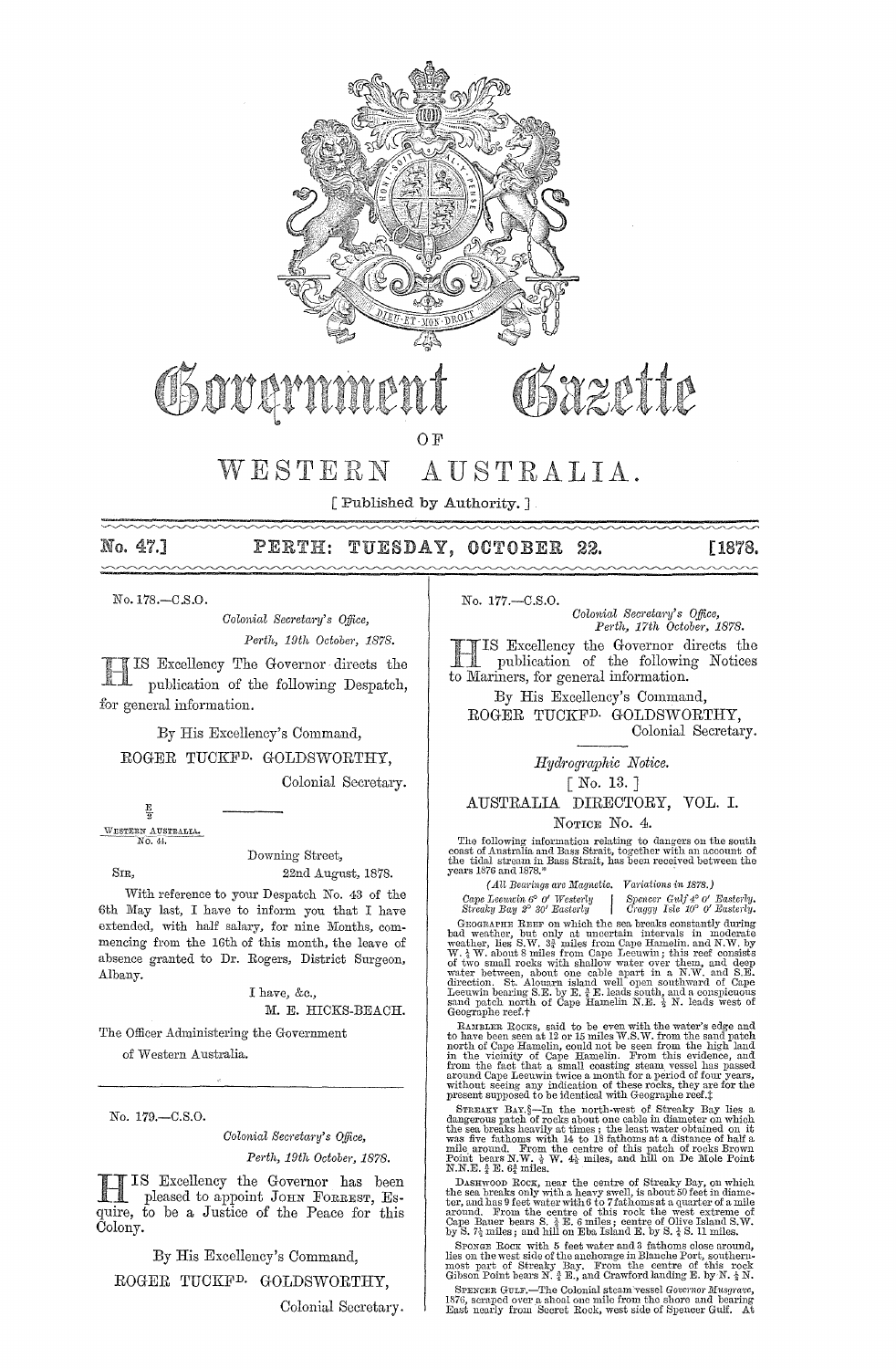the time the extreme of Bollingbroke Point bore S.W.  $\frac{1}{2}$  W.; immediately after clearing the shoal a depth of  $4\frac{1}{4}$  fathoms was obtained.ll

 $\begin{tabular}{l|c|c|c|c} \hline $\mathbf{sc} \mathbf{source} \mathbf{u}_\mathrm{II}$ & Commander of the *Government* } \\ \hline \textbf{B} \mathbf{gap} \mathbf{area} \mathbf{R} \mathbf{B} \mathbf{a} & \textbf{reptel} \mathbf{e} \mathbf{a} & \textbf{reptel} \mathbf{e} \\ \hline \textbf{soth} \mathbf{w} \mathbf{a} & \textbf{to} \mathbf{b} & \textbf{to} \mathbf{f} \mathbf{b} & \textbf{to} \mathbf{f} \\ \hline \textbf{soth} \mathbf{w} \mathbf$ 

This bearing and distance places the danger in lat, 35° 18′ 40′ S., long. 136° 47′ 30″E.¶

S., long. 136° 47' 30"E. [[<br>
BASS STRAIT:—Squirrel Rock on which the barque  $Flying$ <br>
Baus Straited to have been wrecked in 1876, at about 4 miles<br>
N.E. by N. from Sea Elephant Rock, was carefully searched<br>
for by Staff Comma

This danger has consequently been expunged from the Admiralty Charts. <br> <br> <br> $\ast$ 

FURNEAUX CHARGE TROOP. --Craggy Rock.--In the fairway of the channel between Craggy Isle and Flinders Island, at  $2\frac{1}{2}$  miles S.E.  $\frac{1}{2}$  A S. Ivom Craggy Isle, lies a rock (Craggy Rock) with  $24$  feet water over it

TASMANIA, NORTH-RAST COAST.—Mussel Bay.—A shoal (Cockle Bank) with 19 feet over it at low water, bears W.N.W. from Rocky Head, distant 2 miles.

nocky Head, uskala 2 mies.<br>
Hanny Roox, lying N.W. by W.  $\frac{3}{4}$  W., nearly 3 miles from<br>
Hanny Roox, lying N.W. by W.  $\frac{3}{4}$  W., nearly 3 miles from<br>
Bwan Island lighthouse, has 16 feet over it at low water,<br>
instan

The mean of the means of the neighborhood of King shand will find the tidal stream against them, of longer duration than the stream in their favor  $\dagger\dagger$ Hydrographic Office, Admiralty, London, 10th May, 1878.

\* See Admirality charts :—<br>Australia general, No. 2,759 $b$ ; cape Farquhar<br>to cape Leeuwin, No. 1,631; cape Leeuwin to cape Arid, No. 1,653; cape<br>Catastrophe to Nayts architectary and 1, and 2, and 2, and 2, and 2, and 3,

Hydrographic Notice.

## $[No. 20.]$

# AUSTRALIA DIRECTORY, VOL. II.

## NOTICE No. 24.

#### ELIZABETH REEF.

ELIZABETH REEF.<br>
ELIZABETH REEF.<br>
Elizabeth reef (discovered by the ships Claudine and Marquis<br>
of Hastings in the year 1820, and named after the Elizabeth<br>
wecked in 1831), is about 4<sup>1</sup><sub>2</sub> miles long in an east and west

America.\*<br>
The reef is circular and encloses a central lagoon. According<br>
The reef is circular and encloses a central lagoon. According<br>
To the observations of Lieutenant G. E. Richards, R.N., H.M.S.<br>
Renard, who surveyed

within a distance of half a mile soundings varying from 40 to 55 fathoms will be found, thence shooling towards the reef, except to the north-west of the sandbank where the 20 fathoms-<br>I'm of soundings is a mile from the r fathoms.

ANCHORAGE—There is fair anchorage in 10 to 17 fathoms,<br>coral grit, on the north-west side of the reef about half a mile<br>off the sand bank, with protection from the prevailing winds,<br>East and S.E. Abundance of fish may be c

and outside the reef, and occasionally turtle.<br>The layon with the exception of the contentral half is studded with coral patches most of which uncover at<br>low water springs, and none of the patches have more than 9<br>feet wa

in 12 to 24 feet bottom broken coral, and find shelter from all winds except  $\rm N.E.$ : the passage is difficult and dangerous with easterly winds.

with an easterly wind boats can cross the reef at high water<br>on either side of the sand bank situated on the north-west side<br>of the reef.

of the reef.<br>
corrected reef lies near the line of separation of<br>
Connex ––Elizabeth reef lies near the line of separation of<br>
two currents, one setting to the westward and the other to the<br>
eastward,<sup>†</sup> The equatorial cu

set at the rate of  $4\frac{1}{4}$  knots.<br>The line of  $4\frac{1}{4}$  knots.<br>The line of sparation of the westerly and easterly currents<br>during the period May to September inclusive, or when the S.E.<br>trade prevails in the region so

Lieutenant Richards observed in the month of February that Lettenant identify observed in the month of rebruary that<br>along the north west and north sides of the reef within the<br>distance of a mile the current set to the N.E., beyond that<br>distance there was, particularly at the tim

TIDES.—It is high water, full and change, at 8h. 30m., springs rise 8 feet, neaps 5 feet.

LIFEBOAT.—From the previous remarks the dangerous nature<br>of Elizabeth reef, which has proved fatal to many vessels, will be evident.

be evident.<br>To the purpose of succouring those wrecked on the reef a Hieboat has since the year 1871 been moored in the lagoon. At the time of Lieutenant Eichards' visit the boat was found packed moored in 5 fathoms, in a

Final shipwicked mariners will write a detailed account of their disaster with the names of the survivors and those lost, also the place they intend to make for, this document is to be deposited in the num-buoy and left fl

deposited in the nun-buoy and left floating at the moorings.<br>Shipweezed persons availing themselves of the lifeboat,<br>Should, if the wind be from the eastward steer for the north-<br>west part of the reef in preference to the

 $\left(\begin{matrix} Bearings\ are\ Magnetic,\ &\ Variation\ 10^{\rm o}\ 40'\ Backerly\ in\ 1878.\end{matrix}\right) \\ Hydrographic\ 0j\mbox{fice},\ Admiralty,\ London,\ 10th\ June,\ 1878. \end{matrix}$ 

See Admiralty charts: -- Pacific Ocean, south-west sheet, No. 780

Fits notice supersedes the account of Elizabeth reof in Australia<br>Directory, Vol. II., second edition, 1894, p. 301.<br>This notice supersedes the account of Elizabeth reof in Australia<br>Directory, Vol. II., second edition, 1

### No. 172,-C.S.O. IMMIGRATION.

# Colonial Secretary's Office,<br>Perth, 1st October, 1878.

**TOMINATED** Immigration being about to be resumed, any person wishing to apply for Free Passages from the United Kingdom for their friends, can obtain Forms<br>of Application and all necessary information<br>from the Immigration Agent at Perth, or the Resident Magistrate of the district in which they reside.

Applicants will be called upon to sign an agreement that such Nominated Immigrant will not cause any expense to the Government upon his or her arrival in the Colony.

Immigrants will also be called upon, prior to being furnished with a passage, to sign an agreement to remain three years in the Colony, or refund to the Colonial Government the cost of their passage from England.

By His Excellency's Command, ROGER TUCKF<sup>D.</sup> GOLDSWORTHY, Colonial Secretary.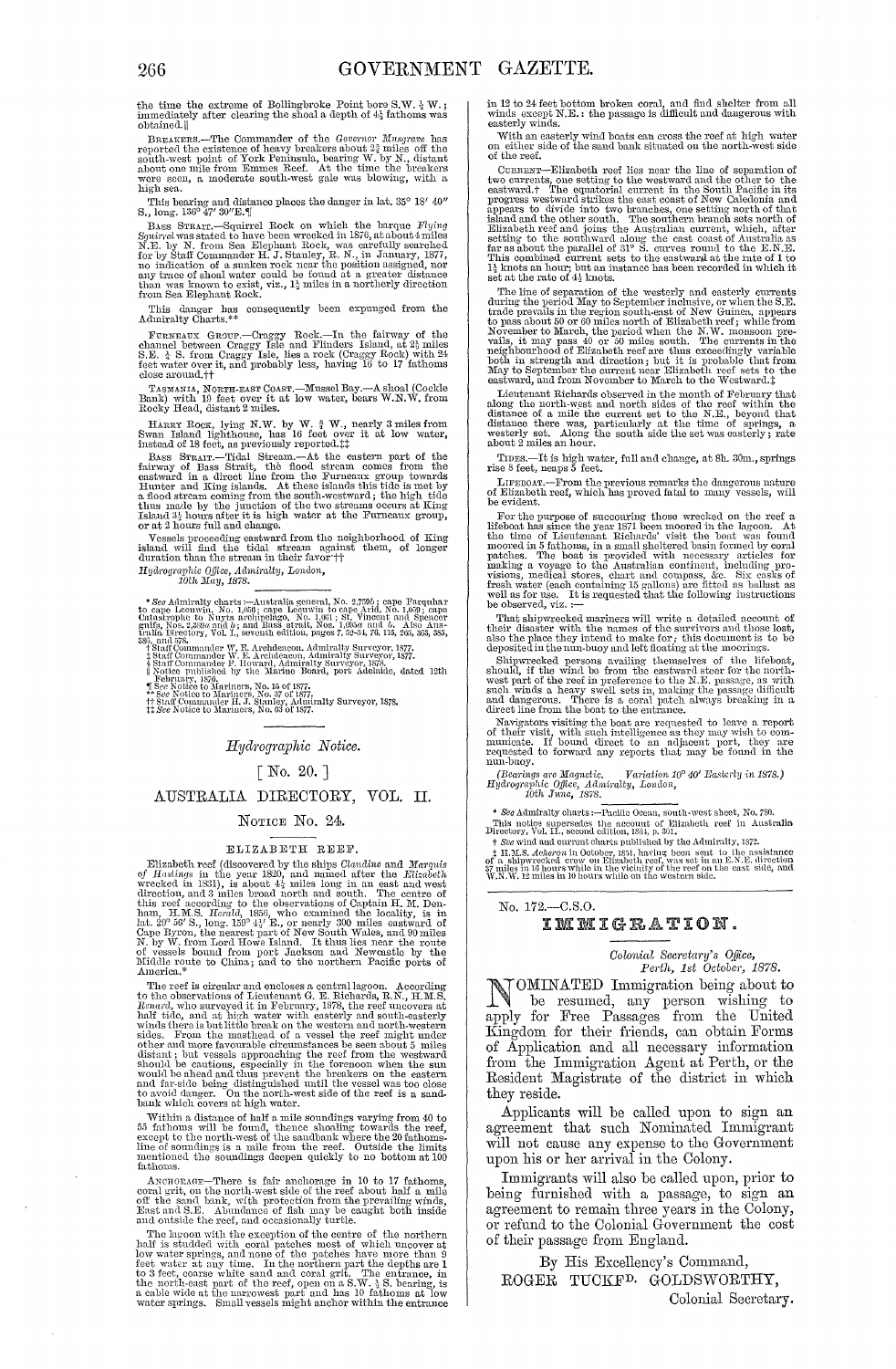No. 173.-C.S.O.

# *Colonial Secretary's Office,*<br>*Perth, 11th October, 1878.*

*Perth, 11th October, 1878.*<br>
TENDERS (in duplicate, endorsed "Tender<br>
for (as the case may be) Mail,") will be received<br>
at this Office until near of Friday the 20th of for *(as the case may be)* Mail,") will be received at this Office until noon of Friday, the 29th of November, 1878, for the conveyance of the undermentioned Mails for one, two, or three years,  $viz. :=$ 

- 1. From Vasse to Warren River (Brockman's) *vid* Lower Blackwood, and *vice versa*, twice a month, on horseback.
- 2. From York to Youndegin, and *vice versa*, *via* Dangin, Carrolling, and Mount Stirling, once a week, on horseback.
- 3. From Gingin to Yatheroo, and *vice versa*, once every four weeks, on horseback.
- 4. From Bannister to Wandering, and *vice versa*, three times a month, on horseback.
- 5. From Champion Bay to Cheangwa, and *vice versa,* once a month, on horseback.

The arrival and departure of the Mails will l)e subject to instructions from the Postmaster General, and liable to alteration at any time during the year.

Two approved sureties will be required to join the Contractor in a guarantee for the due fulfilment of the duties contracted to be performed.

Special Forms of Tender, with conditions attached, may be hacl on application to the various Resident Magistrates, and at the

General Post Office, Perth; and no tender will be entertained unless rendered on the prescribed form.

The Government will reserve to themselves the right to terminate the Contract at any time by giving three months' notice.

The Government do not bind themselves to accept the lowest or any Tender.

Further information may be had on application to the Postmaster General.

By His Excellency's Command, ROGER TUCKFD. GOLDSWORTHY, Colonial Secretary.

*Registrar Geneml's Office, Pel·th, 15th Octo be)',* 1878. I T is hereby notified, for general information,<br>that the undermentioned Minister of the that the undermentioned Minister of the Wesleyan Church has been duly registered for the Celebration of Marriages in this Colony:-

**Nmnc.**  Rev. Thos. Bird **Place. District.**  Geraldton Victoria. LAURENCE S. ELIOT, Registrar General.

 $Department of Public Works, Railway Branch,$ *7th October, 1878.* 

HEREBY certify that the first thirty-one miles of the Geraldton and Northampton Railway may be safely used for goods and mineral traffic.

JAS. H. THOMAS, Commissioner of Railways.

#### No. 176.-C.S.0.

# *Colonial Secretary's Office, Perth, 15th October, 1878.*

Excellency The Governor directs the publication of the following General Abstract of the Average Amount of the Liabilities and Assets of the National Bank of Australasia, for the Colony of Western Australia, for the Quarter ended 30th September, 1878.

By His Excellency's Command,

# ROGER TUCKFD. GOLDSWORTHY, Colonial Secretary.

GENERAL ABSTRACT, shewing the Average Amount of the LIABILITIES and ASSETS of the NATIONAL BANK OF AUSTRALASIA, for the Colony of Western Australia, taken from the several Weekly Statements during the Quarter, from the 30th June to the 30th September, 1878.

| LIABILITIES.                                                                                                            | AMOUNT.                                                                     | TOTAL.                                          | ASSETS.                                                                                                                                                                                                                                                                                                     | AMOUNT.                      | TOTAL.                                 |  |
|-------------------------------------------------------------------------------------------------------------------------|-----------------------------------------------------------------------------|-------------------------------------------------|-------------------------------------------------------------------------------------------------------------------------------------------------------------------------------------------------------------------------------------------------------------------------------------------------------------|------------------------------|----------------------------------------|--|
| Not bearing Interest<br>Notes in<br>Circulation<br>Bearing Interest<br>Not bearing Interest<br>Bills in                 | £<br>s. d.<br>, ,<br>$33 - 33$<br>12 11 11 17<br>$22 - 22$<br>$\rightarrow$ | £<br>s. d.<br>9 <sub>3</sub><br>6701<br>554 8 2 | Coined Gold and Silver and other )<br>Coined Metals<br>and the second and<br>Gold and Silver in Bullion or Bars<br>$\ddotsc$<br>Government Securities<br>Landed Property, Premises, &c.                                                                                                                     | £<br>s. d.<br><br><br><br>   | £<br>s. d.<br>36067 18 7<br>1222 18 9  |  |
| Circulation<br>Bearing Interest<br>Balances due to other Banks<br>(Not bearing Interest<br>Deposits<br>Bearing Interest | 22 32 32 33<br>22, 32, 32<br>42000<br>71<br>60232 12                        |                                                 | Notes and Bills of other Banks<br>Balances due from other Banks<br>$\overline{a}$<br>Amount of all Debts due to the Bank,<br>including Notes, Bills of Exchange,<br>and all Stock and Funded Debts of<br>every description, excepting Notes,<br>Bills and Balances due to the said<br>Bank from other Banks | <br>                         | 1358 11 10<br>1090 12 4<br>68358<br>82 |  |
| Total Amount of Liabilities                                                                                             | $\cdots$ $\cdots$ $\cdots$                                                  | 102232 19 4<br>109488 16 9                      | Total amount of Assets                                                                                                                                                                                                                                                                                      | <br>and the contract and the | 108098<br>98                           |  |

Amount of the Capital Stock paid up atthe close of the Quarter ended 30th September, 1878 ..••.• £800,000 Rate of the last Dividencl declared to the Shareholders, 12~ W' cent. W· annum. Amount of the last Dh-idend declared. .. ... .. . ................................... £46,875

Amount of the Reserved Profits after declaring such Dividend ....• , •.... '" .... '" '" ., £287,060 15s. 6d.

*Perth, 9th October, 1878.* **JOSEPH SMYTH, Manager. JOSEPH SMYTH, Manager.** 

I, JOSEPH SMYTH, make oath, that to the best of my knowledge and belief, the foregoing Abstract<br>is a true and faithful Account of the Average Amount of Assets and Liabilities of the above Bank for the<br>Colony of Western Aus *Sworn before me at Perth*, <br>*this 9th day of October*, 1878. <br>*GEO. SHENTON, Justice of the Peace.* JOSEPH SMYTH.

GEO. SHENTON, Justice of the Peace.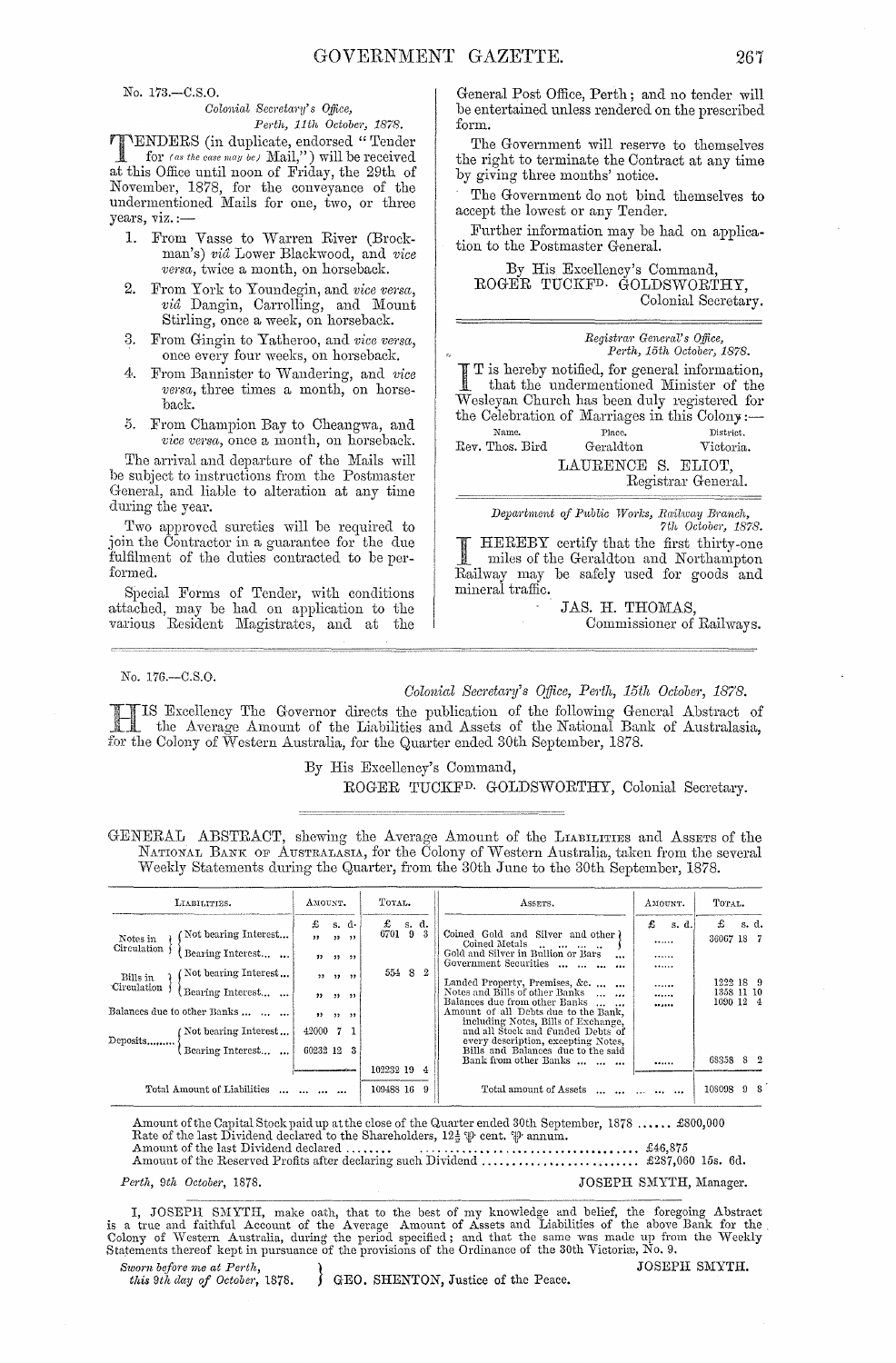## GOVERNMENT GAZETTE.

#### WESTERN AUSTRALIA.

# Meteorological Observations for the week ending 14th October, 1878.

WIND Registered by Mr. Forsyth, Harbor Master, at Arthur's Head, Fremantle; altitude above the sea 55 feet, in Latitude 32° 02' 14" S., Longitude 115° 45' 12" E.<br>The other instruments registered are placed in the grounds

#### MALCOLM FRASER. Surveyor General.

| Week<br>ending. | BAROMETER:                                                | THERMOMETERS IN SHADE. |               | RADIATION<br>THERMO-<br>METERS. |               | RAIN:                 | WIND.             |                         | <b>DEGREE</b>                                        |                                          | $\mathop{\rm Mean}_{\rm int}$                          | <b>EVAPOR-</b>                   |                               |                                   |
|-----------------|-----------------------------------------------------------|------------------------|---------------|---------------------------------|---------------|-----------------------|-------------------|-------------------------|------------------------------------------------------|------------------------------------------|--------------------------------------------------------|----------------------------------|-------------------------------|-----------------------------------|
|                 | Mean Reading<br>corrected, and re-<br>duced to sea level. |                        | Dry.          |                                 | Wet.          |                       | Terres-<br>trial. | Amount<br>in<br>inches. | Horizontal<br>velocity in<br>miles, per<br>24 hours. | General<br>direction.                    | ОF<br>HUMIDITY.<br>Saturation<br>=100; mean<br>amount. | CLOUD:<br>Mean<br>amount.        | يزمم<br>OXE <sub>3</sub><br>Š | ATION:<br>Amount<br>in<br>inches. |
|                 | and 32 deg. Fah.                                          | Maxi-<br>mum.          | Mini-<br>mum. | Maxi-<br>mum.                   | Mini-<br>mum. | Solar.                |                   |                         |                                                      |                                          |                                                        |                                  |                               |                                   |
|                 |                                                           |                        |               | o                               |               |                       |                   |                         |                                                      |                                          |                                                        |                                  |                               |                                   |
| 14th            | 30.106                                                    | 73.0                   | 56.2          | 66.9                            |               | $54.4$ $131.4$ $48.0$ |                   | 0.06                    | 508.42                                               | $ \mathrm{Westerlv} $                    | 77                                                     | 3.5                              | 5.1                           | 1.19                              |
| Lowest          | Highest reading of Barometer 30.226 on 8th<br>do.         | do.                    |               | 30 000 on 12th                  |               |                       |                   |                         | Thermometers in shade.                               | $\sqrt{\text{Maximum }Dry}$ /<br>Minimum |                                                        | 75.8 on 10th<br>$48.2$ on $12th$ |                               |                                   |

The Observations are taken at 10 a.m., (excepting Barometer, which is registered at 12 a.m.)

M. A. C. FRASER,

Observer.

#### LAND SALES.

Crown Lands' Office, Perth, 19th October, 1878.

**FINHE** undermentioned Allotments of Land will be offered for Sale, at Public Auction, on the dates and at the places specified in the Schedule below, at one o'clock, p.m.

 $SCHEDULE.$ 

| Date of Sale.<br>Place of Sale. |                        | Description of Lot.                                    | Number of Lot.                           | Quantity.                   | Upset Price.         |  |
|---------------------------------|------------------------|--------------------------------------------------------|------------------------------------------|-----------------------------|----------------------|--|
|                                 |                        |                                                        | r.<br>a.<br>p.                           |                             |                      |  |
| 1878.                           |                        |                                                        |                                          |                             |                      |  |
| $6th$ Nov.                      | York<br>$\cdots$       | York<br>Sub.                                           | - 76<br>$\dddotsc$<br>$\cdots$           | $\overline{0}$<br>10<br>- 0 | $\pounds2$ per acre. |  |
| 7th Nov.                        | Geraldton<br>$\ddotsc$ | $\blacksquare$ Geraldton<br>$\dots$ $\dots$ Town   395 | $\cdots$                                 | $0\;14$<br>1                | £15 per lot.         |  |
| Do.                             | Do.<br>$\ddotsc$       | Sub.<br>Denison<br>$\sim 100$ km s $^{-1}$             | -13<br>$\dddot{\phantom{0}}$<br>$\cdots$ | -3<br>$^{2}$<br>$\bf{0}$    | 30s. per acre.       |  |
| Do.                             | Northam<br>$\cdots$    | Northam<br>Sub.<br>$\sim$                              | 52<br>$\ddotsc$<br>$\cdots$              | -0<br>$\theta$<br>5.        | $\pounds1$ 10s. per  |  |
| Do.                             | Do.<br>$\ddotsc$       | Do.<br>Do.<br>$\ddotsc$<br>$\ddotsc$                   | 79<br>$\cdots$<br>$\sim 100$             | 5.<br>-0<br>$\theta$        |                      |  |
| Do.                             | Do.                    | Do.<br>Do.<br>$\ddotsc$                                | 85                                       | $5 \t0 \t16$                | acre.                |  |
|                                 |                        |                                                        |                                          |                             |                      |  |

JOHN FORREST, Acting Commissioner of Crown Lands.

#### DEPARTMENT OF LAND TITLES.

# $\frac{91}{1878}$  Transfer of Land Act, 1874.

TAKE NOTICE that John James Glover of the city The official police constable has made application<br>to be certificated as the owner of an estate in fee simple<br>in possession in the following parcel of land situate<br>in Perth aforesaid viz. so much of

#### Suburban Lot S 39

as is bounded On the  $NE$  by 4 chains  $79$  links of Edward Street.

On the E by 2 chains 56 links of Claisebrook Street.

On the  $NW$  by another part of said Suburban Lot S 39 measuring 4 chains 52 links.

On the SE by 1 chain of Parry Street, and

On the S by 5 chains 30 links of Samson Street com prising an area of one acre three roods and thirty-eight perches or thereabouts.

AND FURTHER TAKE NOTICE that all persons claiming to have any estate right title or interest in the above parcel of land ARE HEREBY REQUIRED to lodge with the Registrar of Titles on or before the 18th day of November next a *caveat* forbidding the same from being brought under the Act.

J. C H. JAMES.

Commissioner of Land Titles.

## Comptroller's Office,

Fremantle, 19th October, 1878.

YERTIFICATES of Freedom have been issued to the undermentioned convicts, whose sentences have expired :-

Reg. No. 5756 James Osborne<br>
,, 9177 Henry Hall

10168 Francis Murray.

HIS Excellency the Governor has been pleased to revoke the Ticket-of-Leave of the undermentioned Convict:-

Reg. No. 9845 F. G. Parsons

JOHN F. STONE,

Superintendent.

## Latest Edition.

THE "Elementary Education Act, 1871,"<br>(as amended by what (as amended by subsequent Acts,) with<br>Regulations for the Conduct and Management of Elections of District Boards of Education, and By-Laws and Regulations of the Central Board of Education, in a pamphlet form, can be procured at the Government Printing Office, Price, 1s.

October 17th, 1878.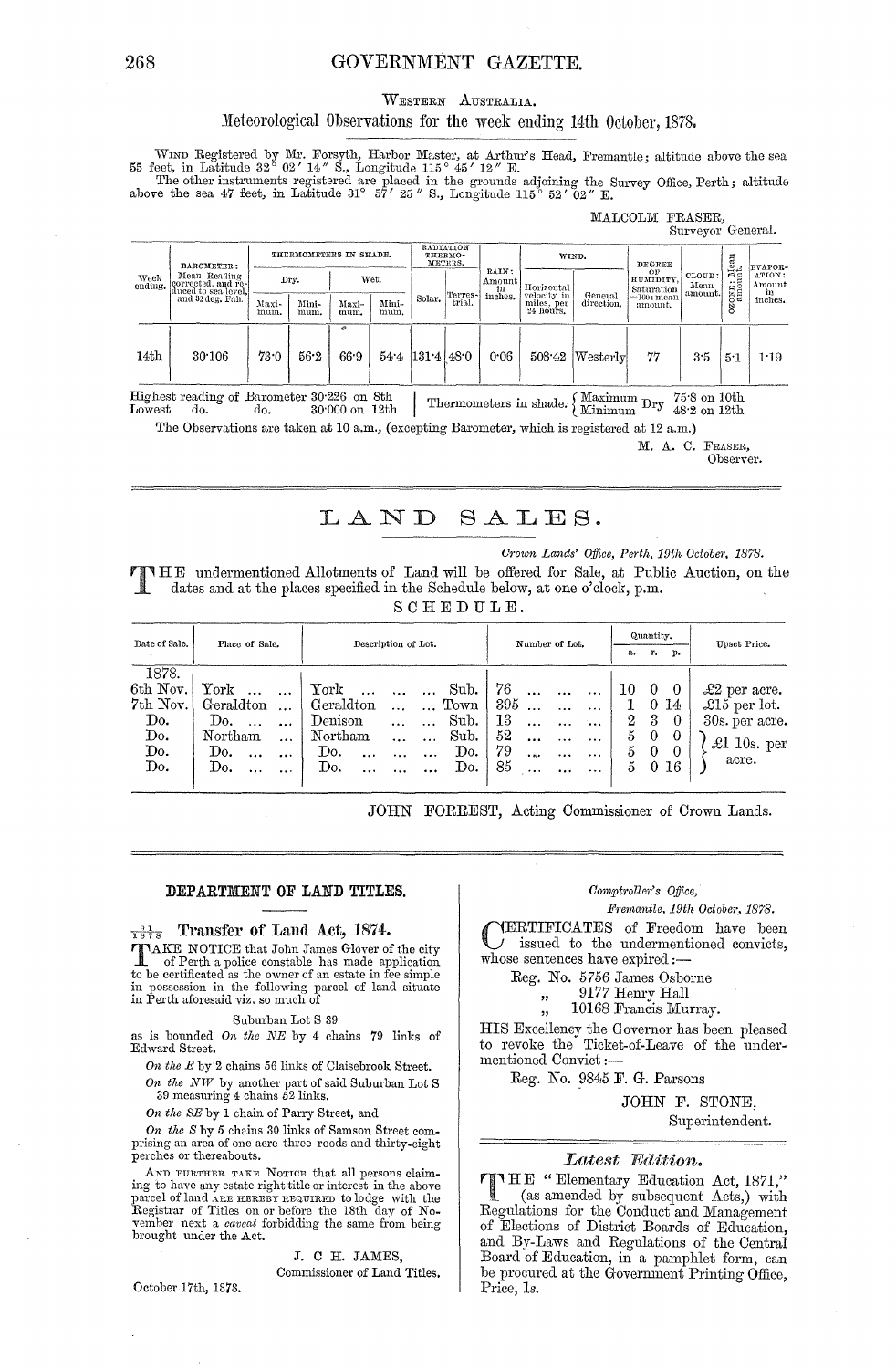# Transfer of Land Act, 1874.

THE following Certificates are now ready<br>for delivery, on payment of the Fees<br>notified below :-

| NAMES.                                                                                    | ALLOTMENTS OR LOCATIONS.                                                                                         | £<br>s, d.                                            |
|-------------------------------------------------------------------------------------------|------------------------------------------------------------------------------------------------------------------|-------------------------------------------------------|
| А.<br>Alley, John<br>$\ddotsc$                                                            | Sussex Location 123<br><br><br>110<br>Do. do.                                                                    | 3<br>0<br>0                                           |
| Abbey, Nathaniel<br><br>Adam, John<br>                                                    | <br>$\cdots$<br>Avon Location<br>970<br><br>                                                                     | 0<br>0<br>10<br>0<br>6<br>ı                           |
| Andrews, Frederick<br>                                                                    | Swan Location 590<br><br>Wellington Location 325                                                                 | 0<br>0<br>10<br>0<br>ı                                |
| Ager, John<br><br>Australasia Bank<br>$\cdots$                                            | <br>Melbourne Location 303<br>                                                                                   | ı<br>3<br>0<br>4                                      |
| В.<br>Bourke, John<br><br>$\ddotsc$                                                       | Avon Locations, 654, 676, 799<br>Do. 749, 750, 856, 857                                                          | 0<br>7<br>9                                           |
| Beard, Cornelius<br>Beard, William and R.                                                 | Do.<br>696<br>$\ddotsc$                                                                                          | 11<br>0<br>10<br>0<br>2<br>8                          |
| Pritchard<br>Burges, Samuel Evans                                                         | Do.<br>682<br><br>                                                                                               | 3<br>0<br>0                                           |
| Bayley, Lewis J.<br>                                                                      | 939<br>Do.<br><br><br>888<br>Do.                                                                                 | 0<br>2<br>8<br>$\overline{2}$<br>0<br>8               |
| Britnall, T. & W.<br><br>Bresnahan, Denis<br>                                             | $\ddot{\phantom{0}}$<br><br>Do.<br>938<br>                                                                       | 5<br>0<br>3                                           |
| Butterly, James<br><br>Banks, Mark<br>$\cdots$<br>                                        | 853, 917<br>Do.<br><br>Swan Location 782<br><br>                                                                 | $\overline{2}$<br>0<br>11<br>$\overline{2}$<br>0<br>4 |
| Brockman, W. L.<br>$\ddotsc$                                                              | 614<br>Do.<br><br><br>Do.<br>623                                                                                 | $\overline{2}$<br>0<br>1<br>0<br>0<br>10              |
| Bayliss, William<br>Bryant, Joseph J.<br><br>                                             | <br>Geraldton Town Lot 377<br>                                                                                   | 0<br>0<br>8                                           |
| Bracken, Edward<br>Burges, W. & Co.<br>Burges, L. C.<br><br>$\ddotsc$                     | 378<br>do.<br>Do.<br><br>North Location 2<br>                                                                    | 0<br>0<br>8<br>0<br>2<br>1                            |
| <br>Durges, D. C.<br>Bussell, Alfred P.<br>Puss                                           | Victoria Location 249<br><br>Sussex Location 104<br>                                                             | 0<br>0<br>10<br>0<br>0<br>10                          |
| <br>Brown, Henry Wm.<br>Brown, Thomas<br>                                                 | Busselton Suburban Lot 72<br>                                                                                    | 0<br>0<br>4                                           |
| <br>Buckingham, Thos.<br>                                                                 | Roebourne Town Lot 249<br>Kelmscott Sub. Lots 55, 57<br>                                                         | 0<br>3<br>0<br>0<br>0<br>10                           |
| Baldwin, Richard<br>                                                                      | Cockburn Sound Location 156                                                                                      | 0<br>0<br>10                                          |
| C.<br>Chidlow, William<br>                                                                | Avon Locations 661, 707, 789,<br>790, 791, 793, 935, 936                                                         | 0 17<br>3<br>0<br>10<br>0                             |
| Christmas, George<br><br>Connor, Daniel<br>$\ldots$                                       | Avon Locations 854, 855, 670<br>Avon Location 650<br>$\cdots$<br>                                                | 0<br>0<br>11                                          |
| Carmody, Patrick<br>$\ddotsc$<br>Collins, Charles<br>                                     | 781<br>Do.<br><br><br>934<br>Do.<br><br>                                                                         | 0<br>2<br>8<br>$\overline{2}$<br>0<br>8               |
| Crampton, Bernard C.<br>Cockram, Richard                                                  | 777<br>Do.<br><br>Swan Locations 589, 590, 643                                                                   | 0<br>0<br>3<br>0<br>2<br>8                            |
| $\cdots$<br>Christian, John<br>ę٠                                                         | Do.<br>679<br>$\cdots$<br><br>721                                                                                | 1<br>0<br>0<br>2<br>0                                 |
| Charlton, Joseph<br>$\ldots$<br>Carr, William<br>$\ddotsc$                                | Do.<br><br>Victoria Location 956<br>                                                                             | 8<br>2<br>0<br>8                                      |
| Chapman, Edward W<br>                                                                     | Cossack Town Lot 154<br>Toodyay Suburban Lots 21, 22                                                             | 0<br>0<br>3<br>0<br>0<br>9                            |
| Carter, John<br>Cream, Thomas<br>Clarke, William J.<br>                                   | Kojonup Location 97<br>$\ddotsc$<br>Wellington Location 262                                                      | 0<br>2<br>8<br>0<br>0<br>10                           |
| $\cdots$<br>Cornish, James<br>$\cdots$                                                    | $\cdots$<br>Geraldton Town Lot 303<br>                                                                           | 0<br>0<br>8                                           |
| Caporn, Edward<br><br>Chuck, John<br><br>$\cdots$                                         | Perth Town Lot Y202<br>Cockburn Sound Locations 182,                                                             | 0<br>0<br>5<br>0<br>ı<br>8                            |
| Chester, John<br>$\cdots$<br>$\cdots$                                                     | 212<br>220<br>do,<br>Do,<br>                                                                                     | 2<br>6<br>0                                           |
| D.<br>Davies, Thomas<br>Dodd, Thomas<br>$\cdots$<br>.                                     | Avon Location 703<br><br>$\cdots$<br>466<br>Do,<br><br>$\cdots$                                                  | 0<br>2<br>8<br>0<br>0<br>10                           |
| Dempster, James E. A.<br>& W.                                                             | 879<br>Do.<br><br><br>685<br>Do.                                                                                 | $\boldsymbol{2}$<br>0<br>8<br>0<br>1<br>1             |
| Dempster, James McL.<br>Dhew, Charles<br>                                                 | <br>$\cdots$<br>725<br>Do.<br><br>                                                                               | 0<br>0<br>10                                          |
| Doncon, Edward<br><br>                                                                    | 721<br>Do.<br><br>$\ddotsc$<br>Swan Location 649<br><br>                                                         | 0<br>0<br>10<br>0<br>ı<br>ı                           |
| Dooling, Edmund<br>Dooling, Mary<br>Dodd, William<br>Davis, John S.<br><br>               | Do.<br>678<br><br>$\ddotsc$<br>Victoria Location 795<br>$\cdots$<br>$\cdots$                                     | 0<br>0<br>10<br>0<br>0<br>10                          |
| <br>Durlacher, F.                                                                         | 329<br>Do.<br><br>Roebourne Town Lot 54                                                                          | 0<br>0<br>10<br>0<br>0<br>4                           |
| <br>Donegan, George<br>Dawson, Ellen<br>$\cdots$                                          | <br>110<br>Do.<br>do.<br>                                                                                        | 0<br>3<br>0                                           |
| $\cdots$<br>Doust, Henry<br>$\ddotsc$                                                     | Do.<br>do,<br>115<br><br>Bridgetown Town Lot 26                                                                  | 0<br>3<br>0<br>$\overline{2}$<br>0<br>0               |
| Davis, William<br><br>Donegan, Thomas<br>                                                 | Geraldton Town Lot 130, 131<br>Toodyay Town Lot 16<br>                                                           | 0<br>S<br>0<br>0<br>0<br>- 6                          |
| Dunn, John<br>$\sim$ 100<br>$\cdots$<br>Dickson & Co.                                     | Albany Location 33<br>$\cdots$<br><br>Nelson Location 127                                                        | $\bf{0}$<br>0 10<br>$\theta$<br>2<br>L                |
| $\cdots$<br>Drummond, James<br>$\ldots$                                                   | Melbourne Locations 132, 133                                                                                     | 1<br>$\bf{0}$<br>8                                    |
| Е.<br>Edwards, Thomas<br>Everett, James<br>                                               | Avon Location 671                                                                                                | 0<br>4<br>0                                           |
| $\ldots$<br>Enwright, Patrick<br>$\cdots$                                                 | 644, 645, 579<br>Do.<br>933<br>Do.                                                                               | 0<br>4<br>9<br>$\boldsymbol{2}$<br>0<br>7             |
| Ellis, George L<br>                                                                       | Cockburn Sound Location 152                                                                                      | 0<br>0<br>10                                          |
| Eakins, John<br>$\cdots$<br><br>F.                                                        | Victoria Locations 1036, 1038                                                                                    | 0<br>2<br>5                                           |
| Ferguson, Thomas<br>٠.                                                                    | Avon Locations 754, 931<br><br>Victoria Location 1057                                                            | 4<br>0<br>5                                           |
| Fauntleroy, Gale, Scott<br>Forrest, John<br>Forrest, Margaret<br>$\cdots$                 | <br>Perth Town Lot H38<br>                                                                                       | 0<br>$\bf{0}$<br>8                                    |
| $\cdots$<br>Fenner, Geo. Hector<br>                                                       | Do. do. H39<br>Busselton Suburban Lots 23,                                                                       | 0<br>0<br>8<br>7<br>0<br>0                            |
| Fennell, William<br>                                                                      | 25, 26, 78<br>Busselton Suburban Lot 52<br>$\cdots$                                                              | 2<br>0<br>0                                           |
| Do.<br><br>$\cdots$<br>Fee, Forbes                                                        | Nelson Location 136<br>$\cdots$<br>Wellington Location 289                                                       | 8<br>0<br>2<br>0<br>1<br>0                            |
| Fee, Forbes<br>Fisher, George<br>$\cdots$<br>                                             | <br>North Location 6<br>                                                                                         | 0<br>010                                              |
| Fay, Lawrence<br>                                                                         | Fremantle Town Lot 697<br>                                                                                       | 0<br>0 10                                             |
| G.<br>Gentle, William.<br>$\cdots$<br>Gregory, John H.<br>Gibson, C. & L. Black-<br>hurst | Avon Locations 821, 831<br>$\cdots$<br>Do.<br>738<br>$\cdots$<br>$\cdots$<br>Do.<br>882<br>$\ddotsc$<br>$\cdots$ | 0<br>2<br>0<br>012<br>2<br>2<br>8<br>0                |
| Gray, Emily<br><br>$\ddotsc$                                                              | Roebourne Town Lot 124<br>                                                                                       | 3<br>0<br>0                                           |
| Gould, L. H. L<br>$\cdots$<br>$\cdots$                                                    | do.<br>111<br>Do.<br><br>Williams Location 57                                                                    | 0<br>5<br>0<br>$0\quad 0$<br>6                        |
| Growse, Arthur E.<br>Graham, W. T<br>Goodwin, Edwin<br><br>                               | Fremantle Town Lots 282,<br>283<br>Victoria Location 872<br>                                                     | 0<br>10<br>0<br>0<br>010                              |
| н.                                                                                        |                                                                                                                  |                                                       |
| Hitchcock, John<br><br>Harris, Joseph S.<br>                                              | Avon Location 653<br>$\cdots$<br>Sussex Locations 120, 131<br>                                                   | 0<br>010<br>1 11<br>0                                 |

#### $CERTIFICATES - (Continued).$

| NAMES.                                                                                                                                                                                                                                                                               | ALLOTMENTS OR LOCATIONS.                                                                                                                                                                                                                                                                                                                              | £                                              | s.                                                             | α.                                                      |
|--------------------------------------------------------------------------------------------------------------------------------------------------------------------------------------------------------------------------------------------------------------------------------------|-------------------------------------------------------------------------------------------------------------------------------------------------------------------------------------------------------------------------------------------------------------------------------------------------------------------------------------------------------|------------------------------------------------|----------------------------------------------------------------|---------------------------------------------------------|
| Holgate, John<br>$\ddotsc$<br>Har wood, John …<br><br>Harvey, John<br><br>Hicks, Henry H.<br><br>Hymus, Daniel<br>Harper, Richard<br>                                                                                                                                                | Sussex Location $124$<br>$\cdots$<br>106<br>Do.<br>Northampton Town Lots, 105,<br>106, 107, 108, 109, 112<br>North Location 7<br>Cockburn Sd. Location 201<br>                                                                                                                                                                                        | 0<br>0<br>0<br>0<br>0                          | 0<br>0<br>16<br>0<br>0                                         | З<br>-10<br>п<br>10<br>10                               |
| <br>Hall, James A.<br><br>J.                                                                                                                                                                                                                                                         | Toodyay Town Lot R9<br><br>Roebourne Town Lot 112<br>                                                                                                                                                                                                                                                                                                 | 0<br>0                                         | 0<br>0                                                         | 4<br>3                                                  |
| Jones, Robert<br>Jones, Thomas (Gingin)<br>Jones, Thomas [Dandar-<br>agan<br>$\cdots$                                                                                                                                                                                                | Swan Location 755<br><br><br>625<br>Do.<br>Melbourne Locations 392, 427,                                                                                                                                                                                                                                                                              | 0<br>0<br>0                                    | 2<br>0<br>2                                                    | 8<br>10<br>2                                            |
| Joyce, John<br><br>Jordan, Charles<br>$\cdots$<br>Johnston, H. F….<br><br>Jones, Jonathan<br>                                                                                                                                                                                        | 287, 289<br>Do,<br>Kojonup Location 117<br><br>Perth Town Lot E59<br><br>Helcna Location 2<br><br>                                                                                                                                                                                                                                                    | 0<br>0<br>0<br>0                               | ı<br>2<br>0<br>0                                               | 8<br>8<br>8<br>5                                        |
| ĸ.<br>Kersley, George<br>Kelley, John<br>$\cdots$<br>1<br>Kimpton, James<br><br>Kimpton, John<br><br>L.                                                                                                                                                                              | Avon Locations 740, 892<br><br>Melbourne Location 370<br>Victoria Locations, 838, 837<br>1071<br>Do.<br>                                                                                                                                                                                                                                              | 0<br>0<br>0<br>0                               | 3<br>ı<br>2<br>0                                               | 6<br>0<br>11<br>3                                       |
| Lahiffe, John<br>Linch, Michael<br>Lloyd Charles<br>$\cdots$<br><br>Lloyd, Charles<br>$\cdots$<br>Lloyd, Joseph Morris<br>Long, William                                                                                                                                              | Avon Location 787<br><br>$\begin{array}{c} 1787 \ 804, 699 \ 819, 762, 733, 735 \end{array}$<br>Do,<br>Do.<br>709<br>Do.<br>Victoria Locations 995,<br>996,<br>682, 385                                                                                                                                                                               | 0<br>0<br>0<br>0<br>0                          | 2<br>3<br>ı<br>0<br>3                                          | 8<br>6<br>0<br>3<br>4                                   |
| Longbottom, Stephen<br>Lewis, John<br>$\cdots$<br>Lawrence, George<br><br>Levy, Henry & others<br>Lockyer, George J.<br>$\cdots$<br>Lefroy, A. O'Grady<br><br>Lazenby, John F.<br>$\ddotsc$                                                                                          | Nelson Location 149<br><br>Bridgetown Town Lot 7<br>$\cdots$<br>Bunbury Town Lot 31<br><br>Geraldton Suburban Lot 59<br>North Location 5<br>$\ddotsc$<br>Melbourne Location 181<br>Cockburn Sound Locations,<br>205, 206, 207, 214                                                                                                                    | 0<br>0<br>0<br>0<br>0<br>0<br>0                | 2<br>0<br>0<br>0<br>0<br>0<br>4                                | 8<br>$\boldsymbol{2}$<br>$\bf{4}$<br>5<br>10<br>10<br>7 |
| м.<br>Mackintosh, James<br>$\cdots$<br>Monger, John H.<br><br>May, George<br>$\cdots$<br>McManus, James<br><br>McCarthy, Charles<br>McLeod, Donald N.<br>$\cdots$<br><br>McCaffrey, John<br>Mortimer, Samuel<br><br><br>Mills, George<br>$\cdots$<br>$\cdots$<br>Morrissey, John<br> | Avon Location 739<br><br>$\cdots$<br>Do.<br>891<br>$\cdots$<br>$\cdots$<br>788<br>Do.<br><br><br>Do,<br>987<br><br><br>York Town Lot 48<br><br>Roebourne Town Lot 238<br><br>Swan Location 714<br>$\ddot{\phantom{0}}$<br><br>do. 619<br>Do.<br>Bridgetown Town Lots 46, 47<br>Victoria Locations 870, 945, 927,<br>916, 906, 851, 853, 904, 905, 822 | 0<br>0<br>0<br>0<br>0<br>0<br>0<br>0<br>0<br>0 | 0<br>2<br>2<br>2<br>0<br>0<br>0<br>$\boldsymbol{2}$<br>0<br>11 | 11<br>8<br>8<br>8<br>5<br>3<br>10<br>0<br>3<br>2        |
| Mills, John<br><br>Maley, John Stephen<br>Morrissey, Michael, jun.<br>Moir, George<br><br><br>Moir, Andrew<br><br>$\cdots$<br>Mort, Samuel<br>$\cdots$<br><br>Marshall, Jane<br><br>Mead, William<br>ш<br>Marmion, Wm. E.<br>                                                        | Victoria Location 865<br>800<br>Do.<br><br>836<br>Do.<br><br>Plantagenet Location 182<br><br>183<br>Do.<br>$d\sigma$ .<br><br>127<br>Sussex Location<br><br>109<br>Do.<br>Cockburn Sound Location 158<br>Fremantle Town Lots 592, 593,<br>650, 651<br>$\cdots$<br>$\cdots$                                                                            | 0<br>0<br>0<br>0<br>0<br>0<br>0<br>0<br>0      | ı<br>2<br>0<br>ı<br>0<br>0<br>0<br>0<br>ı                      | 0<br>8<br>10<br>1<br>10<br>3<br>-10<br>-10<br>6         |
| N.<br>Nairn, James<br>$\cdots$<br>Nancarrow, William<br>Newstead, Nathaniel<br><br>$\ddotsc$<br>Nearney, Mary A.<br><br>в.                                                                                                                                                           | Victoria Location 885<br>$\cdots$<br>54<br>Do.<br>$\cdots$<br>Kojonup Location 111<br>$\cdots$<br>Albany Sub. Lot P13<br>                                                                                                                                                                                                                             | 0<br>0<br>0<br>0                               | 0<br>0<br>2<br>0                                               | 10<br>10<br>8<br>3                                      |
| Penny, Henry<br><br>$\cdots$<br>Priest, James<br><br>Parker, Stephen S.<br>Parker, Edward R.<br><br><br>Pitts, James<br>$\ddotsc$<br>Peacock, Frederick<br><br>Pead, Alexander W.<br><br>Padbury, Walter<br>Padbury, Walter,<br>Padbury, Walte<br>W.T. Loton<br>and                  | Avon Location 704<br><br><br>760<br>Do.<br><br><br>706<br>Do.<br><br>$\cdots$<br>883<br>Do.<br><br><br>794<br>Do.<br><br><br>876<br>Do.<br><br>Cossack Town Lots 146, 147<br>Melbourne Locations 328, 343<br>317, 378, 286 .<br>Victoria Locs. 876, 877, 878                                                                                          | 0<br>0<br>0<br>0<br>0<br>0<br>0<br>0           | 1<br>2<br>2<br>2<br>2<br>$\mathbf{2}$<br>0<br>4<br>0 10        | 2<br>8<br>1<br>8<br>8<br>8<br>6<br>11<br>8              |
| D٥.<br><br>$\cdots$<br>Pyke, Joseph<br><br><br>Purser, Joseph<br><br>Q,                                                                                                                                                                                                              | Nelson Location 133<br>York Town Lot 401<br>Swan Location 325<br>                                                                                                                                                                                                                                                                                     | 0<br>0                                         | 0<br>0                                                         | 5<br>10                                                 |
| Quin, Robert<br><br><br>R.                                                                                                                                                                                                                                                           | Swan Location 675                                                                                                                                                                                                                                                                                                                                     | 0                                              | ı                                                              | 6                                                       |
| Ramsey, Grace<br>$\cdots$<br>Roe, Jas. Brown<br><br>Riley, Philip                                                                                                                                                                                                                    | Wellington Locations, 315, 316<br>Perth Town Lots T19, T<br>T29, T30, T31, T32, T33<br>Sussex Location 107<br>Т20,<br>$\ddotsc$                                                                                                                                                                                                                       | 0<br>0<br>0                                    | 2<br>$\overline{2}$<br>0                                       | 6<br>1<br>10                                            |
| Rose, Charles & others<br>s.                                                                                                                                                                                                                                                         | Bridgetown Town Lot 39A                                                                                                                                                                                                                                                                                                                               | 0                                              | 0                                                              | 0                                                       |
| Saw, Mary A. & others<br>Smith, Charles C.<br>Smith, Charles, Jun.<br><br>$\cdots$<br>Sinclair, James<br>Stone, Edward A.<br>$\cdots$<br>$\cdots$<br>Shenton, George<br>Sadler, Thos. H.<br>$\cdots$<br>                                                                             | Avon Location 659<br>865, 866, 867<br>Do.<br>727, 652<br>Do.<br><br>674<br>Do.<br><br>$\ddotsc$<br>874<br>Do.<br><br>Swan Location 689, 716<br>680, 681,<br>682,<br>Do.<br>630, 633, 698, 710, 773                                                                                                                                                    | 0<br>0<br>0<br>$\bf{0}$<br>0<br>0              | 2<br>13<br>6<br>0<br>0<br>2<br>0,3                             | 8<br>9<br>9<br>3<br>10<br>11<br>ı                       |
| Sadler, George<br>$\cdots$<br>Studsor, Henry G.<br>                                                                                                                                                                                                                                  | Swan Locations 726, 697,<br>628,<br>627, 629<br>Swan Location 784<br>                                                                                                                                                                                                                                                                                 | 0                                              | 0 12 11<br>2                                                   | 8                                                       |
| Shenton, Arthur & Geo.<br>Scott, W. H. (executors)<br>Smith, J. & W. Rayne<br>Sweetman, W. D.<br>Sweetman, Henry<br>Salter, Samuel<br><br>Stewart, John<br>Stewart, James<br><br>                                                                                                    | Swan Location 784<br>Victoria Location 710<br>1056, 1009, 1015<br>Do.<br>Bridgetown Town Lot 50<br>$\cdots$<br>Fremantle Suburban Lot 66<br>Town Lot<br>$473\ldots$<br>Do.<br>Kelmscott Sub. Lot P7 & 52.<br>do. P11 & P12<br>Do.<br>Roebourne Town Lot 117<br>                                                                                       | 0<br>0<br>0<br>0<br>0<br>0<br>0<br>0           | $\overline{2}$<br>9<br>0<br>0<br>0<br>0<br>0<br>0              | $\frac{1}{2}$<br>$\frac{4}{2}$<br>6<br>-11<br>6<br>3    |